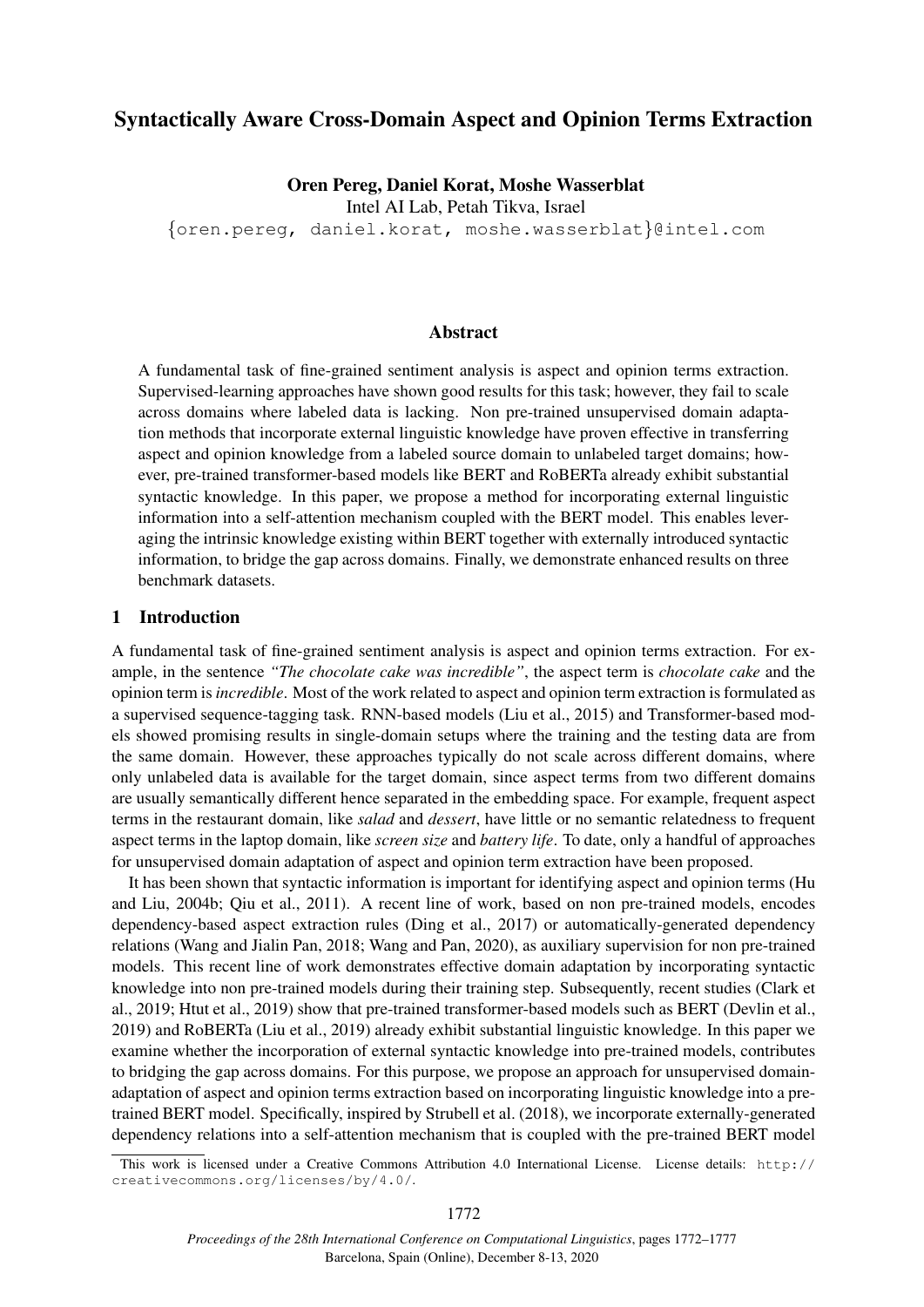

Figure 1: An example of opinionated sentences from two different domains with similar syntactic patterns. Opinion terms are colored green and aspect terms are colored blue.

(Stickland and Murray, 2019), where the external information is introduced during the fine-tuning and testing stages of the model.

## 2 Motivation and Background

Formally, the task of aspect and opinion terms extraction can be formulated as a sequence tagging task. The input is a sequence of tokens  $X = \{x_1, x_2, ..., x_n\}$  where the objective is to predict a corresponding sequence of labels  $Y = \{y_1, y_2, ..., y_n\}$  with  $y_i \in \{BA, IA, BO, IO, N\}$ , where BA, BO, IA and IO represent a beginning of aspect/opinion and inside of aspect/opinion, respectively, and N represents all other tokens. The goal of unsupervised domain adaptation is to predict the token-level labels  $y_i^T$  of unlabeled target domain sentences  $D^T = \{(x_i^T)\}\$ , given a set of labeled sentences from a source domain  $D^{S} = \{(X_j^{S}, Y_j^{S})\}.$ 

It was observed that aspect and opinion terms maintain often-occurring syntactic patterns (Hu and Liu, 2004b; Qiu et al., 2011). Consider for example, a sentence from the laptop domain *"The display is absolutely wonderful"* and a sentence from the restaurant domain *"The cheesecake was simply wonderful"*. In the first sentence, an NSUBJ dependency relation exists between the opinion term (*'wonderful'*) and the aspect term (*'display'*). Assuming that the pattern aspect-NSUBJ-opinion is frequently observed in the laptop domain, then the term *cheesecake* can be extracted as an aspect term in the restaurant domain (Figure 1). This domain-independent trait of the syntactic structure can be leveraged for transferring knowledge from a labeled source domain to an unlabeled target domain. Based on this notion, Ding et al. (2017) proposed using dependency-based aspect extraction rules as auxiliary supervision for an RNN network. However, this method depends on the quality of manually-crafted rules. Wang and Jialin Pan (2018) addressed this issue by automatically encoding dependency relations into the hidden representations of words, thus shifting the representations of different aspect terms having similar dependency relations, close to each other. Wang and Pan (2020) have further enhanced this model by integrating a conditional domain-adversarial network that encodes both word features and syntactic parent relation types.

Analyses of pre-trained transformer-based models like BERT reveal substantial syntactic information captured within their attention mechanisms; however, those analyses also show that for many syntactic relations BERT only slightly improve over a simple baseline (Clark et al., 2019; Htut et al., 2019). Our goal is to design a neural network model that leverages both the information captured in the pre-trained model, and externally introduced syntactic information, to bridge the gap between the source and target domains.

## 3 The Proposed Model

The basis for our model is a pre-trained BERT-base model (Devlin et al., 2019) with a fully connected sequence tagging classifier on top. Inspired by the work of Strubell et al. (2018), we incorporate dependency relations into a self-attention mechanism denoting a syntactically-aware attention head. Our approach differs from previous approaches which modify an existing self-attention head within a transformer-based model and train it from scratch. Our method modifies the BERT function by adding syntactically-aware self-attention heads in parallel to the BERT model (Stickland and Murray, 2019), and introduce the syntactic knowledge during the fine-tuning and testing stages. This leaves the original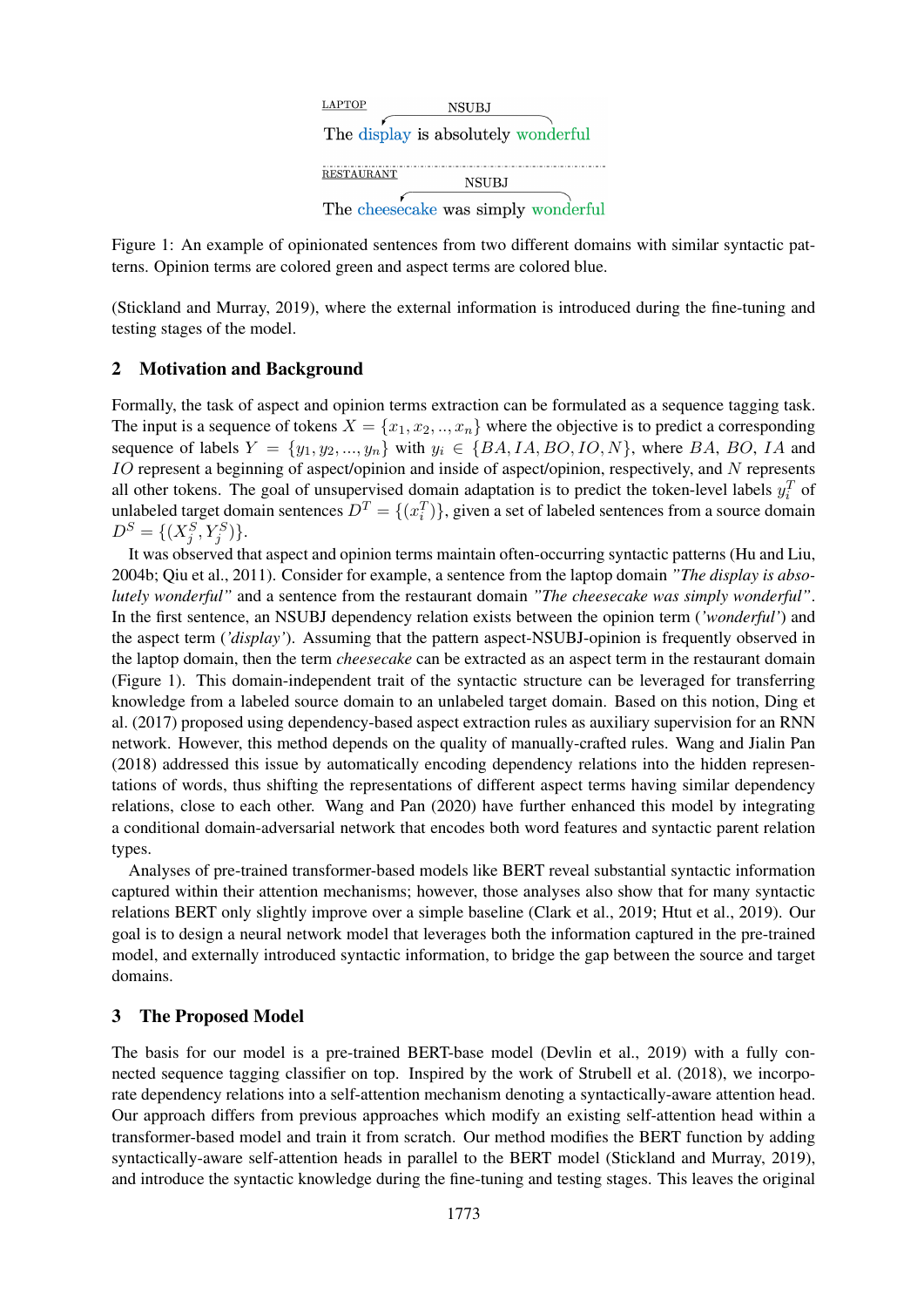

Figure 2: Coupling a syntactically-aware self-attention with a multi-head self-attention layer in a BERT model.

pre-trained model intact, enabling the model to utilize both the external linguistic information that is incorporated into the model and the intrinsic knowledge gained during the pre-training stage of the model. We refer to this model as syntactically-aware extended attention layer (SA-EXAL).

Multi-Head Self-Attention. The basis of our implementation is BERT's multi-head self-attention mechanism (Vaswani et al., 2017), which consists of  $I$  scaled dot-product attention heads. For each attention head i, the hidden token representations  $h^l \in R^{d \times T}$ , at the input of layer l, are projected to key, query and value representations  $K_i$ ,  $Q_i$  and  $V_i$  of dimensions  $T \times d_k$ , where T is the number of tokens in the input sequence and  $d_k = d/I$ . Attention head i denotes attention weights that are a distinct distribution of every input token over all other tokens in the sequence:

$$
A_i = softmax(\frac{Q_i K_i^T}{\sqrt{d_k}})
$$
\n(1)

The output of attention head i is denoted by  $M_i = A_i V_i$ , where  $M_i$  is a  $T \times T$  matrix, in which each row t, represents a weighted sum of the value representations of all other tokens with respect to token  $t$ . Finally, the outputs of all I attention heads are concatenated and projected through a feed-forward( $FF$ ) network:  $SA = FF(M_1, M_2, ..., M_I)$ .

Syntactically-Aware Self-Attention. Inspired by the work of Strubell et al. (2018), we incorporate syntactic information into the self-attention head, forming a syntactically-aware self-attention, by encouraging it to attend to specific tokens corresponding to the syntactic structure of the sentence. As in the original attention-heads, we project  $h^l$  denoting  $K_{parse}$ ,  $Q_{parse}$  and  $V_{parse}$  matrix representations of dimensions  $T \times d_k$ , but unlike the original heads, we also use an external syntactic parser (Dozat and Manning, 2017) to generate  $P_{parse}$ , a  $T \times T$  matrix in which each row t represents the probability of each token in the sentence to be the syntactic head of token t. We encourage this self-attention head to attend to the syntactic head of each token by performing an element-wise multiplication between  $P_{parse}$ and the dot product between the key and query matrices:

$$
A_{parse} = softmax(\frac{(Q_{parse}K_{parse}^T) * P_{parse}}{\sqrt{d_k}})
$$
\n(2)

As in the original heads, The output of the syntactically-aware self-attention head is denoted by:  $SA_{parse} = FF(A_{parse}V_{parse}).$ 

Adding Syntactically-Aware Self-Attention to BERT. Inspired by the work of Stickland and Murray (2019) we modify the BERT(·) function by adding a syntactically-aware self-attention head in parallel to each self-attention layer of the BERT model (see Figure 2) as follows:

$$
h^{l+1} = LN(h^l + SA(h^l) + SA_{parse}(h^l))
$$
\n<sup>(3)</sup>

where LN is BERT's layer normalization function and  $h^l \in R^{d \times T}$  are the T hidden token representations at the input of layer *l*. Note that the contribution of the  $SA_{parse}(h^{l})$  component to the representation of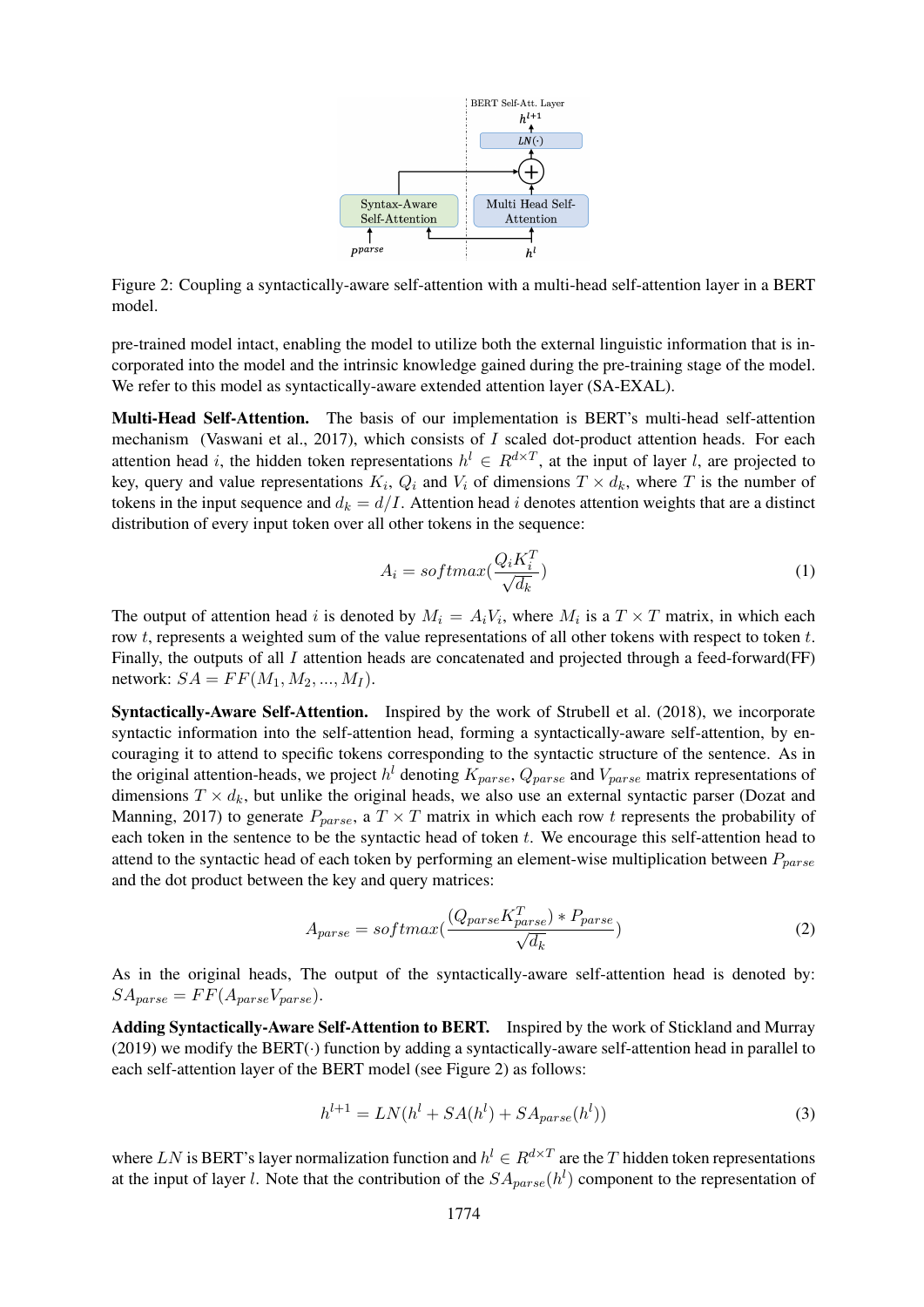each token t in layer  $l + 1$ , is mostly the representation of the syntactic head of token t. This shifts the representations of aspect terms from distinct domains, that syntactically relate to the same opinion term, closer to each other, thus contributing to bridging the gap between the domains.

# 4 Experiments

Data & Experimental Setup. Our experimental setup follows that of Wang and Pan (2020). We conduct experiments on benchmark datasets with customer reviews from three different domains: restaurant, laptop and digital devices. The restaurant domain combines reviews from SemEval 2014 (Pontiki et al., 2014) and SemEval 2015 (Pontiki et al., 2015). The laptop domain contains laptop reviews

| Domain        | # Sentences | <b>Train</b> | Dev.  | Test  |
|---------------|-------------|--------------|-------|-------|
| (R) estaurant | 5.841       | 4.381        | 1.460 | 1.460 |
| $(L)$ aptop   | 3.845       | 2.884        | 961   | 961   |
| (D)evice      | 3.836       | 2.877        | 959   | 959   |

Table 1: Sentence statistics for each domain.

from SemEval 2014. Opinion term labels for these domains are obtained from Wang et al. (2016). For the device domain, we use reviews from Hu and Liu (2004a) pertaining to five different digital products. Each token in each sentence is labeled as described in section 2. In order to make robust comparisons and to be comparable with previous work, for each domain we create three random splits of the data with a train/development/test ratio of 3:1:1 (see Table 1). Since results may vary across random seeds (Dodge et al., 2020), we repeat each experiment using three different seeds and the final result is reported as the mean F1 score (and standard deviation) calculated over the three splits and the three seeds.

We adopt the HuggingFace (Wolf et al., 2019) implementation of BERT-base (uncased)<sup>1</sup> model as the basis for all experiments, and open-source our code.<sup>2</sup> We fine-tune the model with a learning rate of  $5e^{-5}$ , a batch size of 16 and a maximum sequence length of 64 tokens, for 10 epochs with an early stopping mechanism according to the development set. The dependency relations obtained by the Biaffine parser (Dozat and Manning, 2017) are generated in advance and are introduced to the model during the finetuning as well as during the development/test stages. Following prior work, only exact matches between the predicted aspect and opinion terms and the gold labels are counted as correct.

Results. Table 2 shows a comparison of our proposed model (SA-EXAL) with notable baseline models, across different domain transfers. The baselines include:

- CrossCRF (Jakob and Gurevych, 2010): A linear-chain CRF with hand-engineered features (e.g. POS tags and dependencies).
- Hier-Joint (Ding et al., 2017): An RNN with auxiliary labels derived from manually designed rules that are based on frequently observed syntactic relations between aspect and opinion terms.
- RNCRF (Wang et al., 2016): A joint recursive neural network and CRF for in-domain aspect and opinion terms extraction.
- ARNN-GRU (Wang and Pan, 2020): A dependency-tree-based recursive neural network with GRU which uses an auto-encoder in the auxiliary task to reduce label noise.
- TRNN-GRU (Wang and Pan, 2020): An extension of ARNN-GRU which integrates a conditional domain-adversarial network that takes both word features and syntactic head relations as input.
- EXAL: A baseline model that shares the same size and structure as the proposed model SA-EXAL (Section 3) but does not incorporate syntactic information.

Our proposed model (SA-EXAL) shows an advantage over EXAL which demonstrate that although it was shown that the pre-trained BERT model captures significant linguistic knowledge, informing it with explicit external dependency relations is effective for transferring knowledge across domains. Specifically, SA-EXAL outperforms EXAL in 10 out of 12 cases (underlined in the table), including 6.44%, 3.56% and 2.33% improvements for  $L \to R$  (AS),  $R \to L$  (AS) and  $R \to D$  (AS), respectively. We also note that SA-EXAL outperforms the non pre-trained model baselines in 8 out of 12 cases.

<sup>&</sup>lt;sup>1</sup>https://github.com/huggingface/transformers

<sup>2</sup>https://github.com/NervanaSystems/nlp-architect/tree/libert/nlp\_architect/ models/libert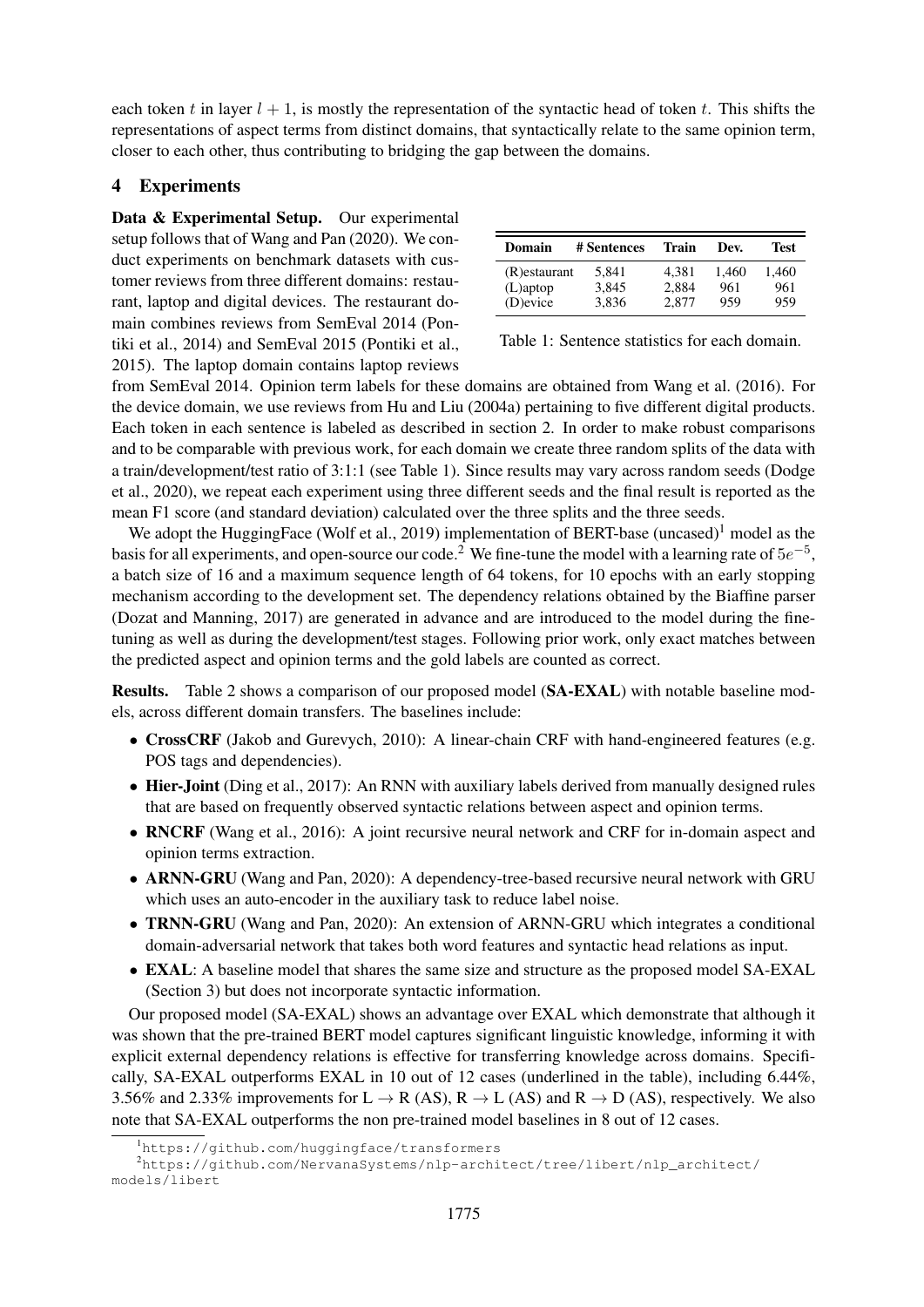|                | $R \rightarrow L$ |           |        | $R \rightarrow D$        |        | $L \rightarrow R$        |        | $L \rightarrow D$ |        | $D \rightarrow R$ |        | $D \rightarrow L$ |
|----------------|-------------------|-----------|--------|--------------------------|--------|--------------------------|--------|-------------------|--------|-------------------|--------|-------------------|
| Model          | AS                | <b>OP</b> | AS     | <b>OP</b>                | AS     | <b>OP</b>                | AS     | <b>OP</b>         | AS     | <b>OP</b>         | AS     | <b>OP</b>         |
| CrossCRF*      | 19.72             | 59.2      | 21.07  | 52.05                    | 28.19  | 65.52                    | 29.96  | 56.17             | 6.59   | 39.38             | 24.22  | 46.67             |
|                | (1.82)            | (1.34)    | (0.44) | (1.67)                   | (0.58) | (0.89)                   | (1.69) | (1.49)            | (0.49) | (3.06)            | (2.54) | (2.43)            |
| Hier-Joint*    | 33.66             | $\sim$    | 33.20  | $\overline{\phantom{a}}$ | 48.10  | ٠                        | 31.25  | ٠                 | 47.97  | ٠                 | 34.74  |                   |
|                | (1.47)            | $\sim$    | (0.52) | ۰                        | (1.45) | $\overline{\phantom{a}}$ | (0.49) | ۰                 | (0.46) | ٠                 | (2.27) | ٠                 |
| $RNCRF^*$      | 24.26             | 60.86     | 24.31  | 51.28                    | 40.88  | 66.50                    | 31.52  | 55.85             | 34.59  | 63.89             | 40.59  | 60.17             |
|                | (3.97)            | (3.35)    | (2.57) | (1.78)                   | (2.09) | (1.48)                   | (1.40) | (1.09)            | (1.34) | (1.59)            | (0.80) | (1.20)            |
| ARNN-GRU*      | 40.43             | 65.85     | 35.10  | 60.17                    | 52.91  | 72.51                    | 40.42  | 61.15             | 48.36  | 73.75             | 51.14  | 71.18             |
|                | (0.96)            | (1.50)    | (0.62) | (0.75)                   | (1.82) | (1.03)                   | (0.70) | (0.60)            | (1.14) | (1.76)            | (1.68) | (1.58)            |
| TRNN-GRU*      | 40.15             | 65.63     | 37.33  | 60.32                    | 53.78  | 73.40                    | 41.19  | 60.20             | 51.17  | 74.37             | 51.66  | 68.79             |
|                | (0.77)            | (1.01)    | (0.90) | (0.66)                   | (0.91) | (0.45)                   | (1.06) | (1.56)            | (0.99) | (1.03)            | (1.27) | (1.63)            |
|                |                   |           |        |                          |        |                          |        |                   |        |                   |        |                   |
| <b>EXAL</b>    | 44.03             | 75.01     | 38.17  | 63.59                    | 48.23  | 79.57                    | 41.60  | 60.71             | 53.75  | 70.03             | 45.75  | 62.65             |
|                | (2.11)            | (1.13)    | (0.79) | (3.53)                   | (2.87) | (0.53)                   | (0.54) | (5.49)            | (1.24) | (2.46)            | (1.54) | (2.51)            |
| <b>SA-EXAL</b> | 47.59             | 75.79     | 40.50  | 63.33                    | 54.67  | 80.05                    | 42.19  | 60.19             | 54.54  | 71.57             | 47.72  | 63.98             |
|                | (1.88)            | (1.02)    | (1.05) | (2.63)                   | (2.02) | (0.48)                   | (0.54) | (3.79)            | (1.90) | (2.86)            | (2.79) | (3.37)            |

Table 2: Comparison across different baselines in terms of average F1 scores (and standard variations in parentheses). <sup>∗</sup>Results for non pre-trained baselines reported by (Wang and Pan, 2020). The best result for each dataset is highlighted in bold and the best result between EXAL and SA-EXAL is underlined.

## 5 Conclusion

We propose a method for incorporating external linguistic information into a self-attention mechanism coupled with the BERT model. We demonstrate that this model leverages both the intrinsic knowledge existing within the pre-trained model and the externally introduced syntactic information, to bridge the gap across domains.

#### Acknowledgements

The authors would like to thank Roi Reichart, Ido Dagan, Yael Klein, Intel AI Lab members and the anonymous reviewers for their valuable comments and feedback.

## References

- Kevin Clark, Urvashi Khandelwal, Omer Levy, and Christopher D. Manning. 2019. What does BERT look at? an analysis of BERT's attention. In *Proceedings of the 2019 ACL Workshop BlackboxNLP: Analyzing and Interpreting Neural Networks for NLP*, pages 276–286, Florence, Italy, August. Association for Computational Linguistics.
- Jacob Devlin, Ming-Wei Chang, Kenton Lee, and Kristina Toutanova. 2019. BERT: Pre-training of deep bidirectional transformers for language understanding. In *Proceedings of the 2019 Conference of the North American Chapter of the Association for Computational Linguistics: Human Language Technologies, Volume 1 (Long and Short Papers)*, pages 4171–4186, Minneapolis, Minnesota, June. Association for Computational Linguistics.
- Ying Ding, Jianfei Yu, and Jing Jiang. 2017. Recurrent neural networks with auxiliary labels for crossdomain opinion target extraction. In *Association for the Advancement of Artificial Intelligence*, pages 3436–3442.
- Jesse Dodge, Gabriel Ilharco, Roy Schwartz, Ali Farhadi, Hannaneh Hajishirzi, and Noah Smith. 2020. Finetuning pretrained language models: Weight initializations, data orders, and early stopping. *arXiv preprint arXiv:2002.06305*.
- Timothy Dozat and Christopher D. Manning. 2017. Deep biaffine attention for neural dependency parsing. In *5th International Conference on Learning Representations, ICLR 2017, Toulon, France, April 24-26, 2017, Conference Track Proceedings*. OpenReview.net.
- Phu Mon Htut, Jason Phang, Shikha Bordia, and Samuel R. Bowman. 2019. Do attention heads in bert track syntactic dependencies? In *arXiv*.
- Minqing Hu and Bing Liu. 2004a. Mining and summarizing customer reviews. In *Proceedings of the tenth ACM SIGKDD international conference on Knowledge discovery and data mining*, pages 168–177.
- Minqing Hu and Bing Liu. 2004b. Mining opinion features in customer reviews. In *American Association for Artificial Intelligence*.